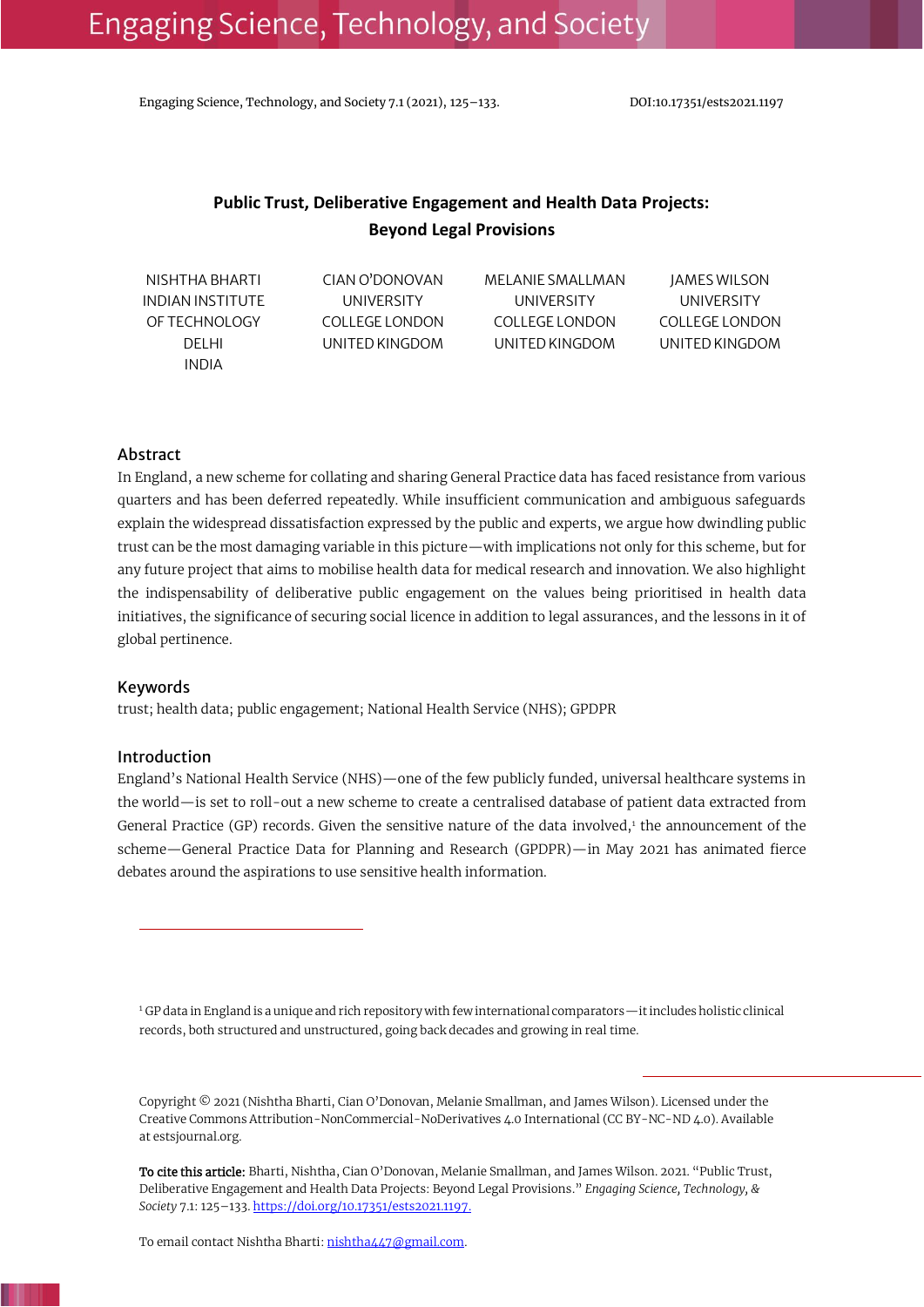<span id="page-1-11"></span><span id="page-1-7"></span><span id="page-1-3"></span><span id="page-1-2"></span>Such debates have been explored in Science and Technology Studies (STS) literature, offering a set of approaches that spotlight public deliberation, engagement and consultation, not only for accountable democratic governance but also for better outcomes from innovation initiatives [\(Davies 2014;](#page-6-0) [Delgado et al.](#page-6-1)  [2010;](#page-6-1) [Jasanoff 2003a;](#page-7-0) [Selin et al. 2016\)](#page-8-0). We argue in this essay that these outcomes are recursively tied to public trust, since their success relies on broad public uptake and large-scale deployment. Focusing on the GPDPR scheme, we highlight the need for securing public trust and the importance of meaningful public engagement<sup>2</sup> against a backdrop of increasing strains on citizens' confidence in data sharing strategies given recent encounters with various unpopular data collecting and sharing initiatives such as *care.data* [\(Carter et al. 2015\)](#page-5-0), the Facebook-Cambridge Analytica and Leave.EU campaign scandal [\(Hern 2019\)](#page-6-2) and the NHS Covid-19 Data Store deal with Palantir (*Fitzgerald and Crider 2020*). We further argue that unless discussions on the inherent values and tradeoffs within these applications are encouraged and enabled, governments worldwide are likely to continue to run into "a number of practical difficulties, such as confrontation, disruption, boycott, and public distrust" ([Rowe et al. 2005, 332\)](#page-8-1).

# <span id="page-1-10"></span><span id="page-1-5"></span><span id="page-1-4"></span><span id="page-1-1"></span>GPDPR and the Erosion of Public Trust

From the start, for many, the public announcement of the GPDPR scheme seemed rushed, with GPs and medical bodies such as the British Medical Association complaining that there was insufficient information and time. Launched in May 2021, the scheme was expected to go live at the beginning of July. The reasons for this timing are unclear, but initially, patients were given just over a month to opt out from GPDPR, with the onus on GPs to notify their patients and to process patient opt-out forms—when they were already swamped with the COVID-19 vaccination programme and pre-COVID backlog. Furthermore, UK-based campaign groups such as medConfidential raised alarm over sharing a centralised database, that included sensitive personal information on sex, ethnicity and sexual orientation, with third parties. The digital rights nonprofit entity Foxglove, in partnership with a cluster of advocacy groups, launched legal proceedings against the Department of Health and Social Care, questioning the lawfulness of this new data strategy (Murgia [2021\)](#page-7-1). These apprehensions were echoed by the opposition Labour party [\(Walker 2021\)](#page-8-2).

<span id="page-1-13"></span><span id="page-1-9"></span>There was an almost unanimous agreement amongst various stakeholders that NHS Digital—the national IT partner to the health and social care system in England and spearheading GPDPR—must clarify who was to get access to this data, under what terms and who would eventually benefit from such access. NHS Digital, however, did not appear to be particularly spirited to mitigate these concerns. Instead, it stipulated a limited timeframe for patients to opt out of this scheme, with hardly any information to allow patients to make an informed choice, fuelling misgivings about the trustworthiness of this exercise.

<span id="page-1-12"></span><span id="page-1-8"></span><span id="page-1-6"></span><span id="page-1-0"></span><sup>&</sup>lt;sup>2</sup> For an in-depth understanding of how the categories of 'engagement' and 'consultation' have been problematised in STS literature, see: Barnett et al. [\(2010\)](#page-5-1); Irwin [\(2014\)](#page-6-4); Lezaun and Soneryd [\(2007\)](#page-7-2); and Thorpe and Gregory [\(2010\)](#page-8-3).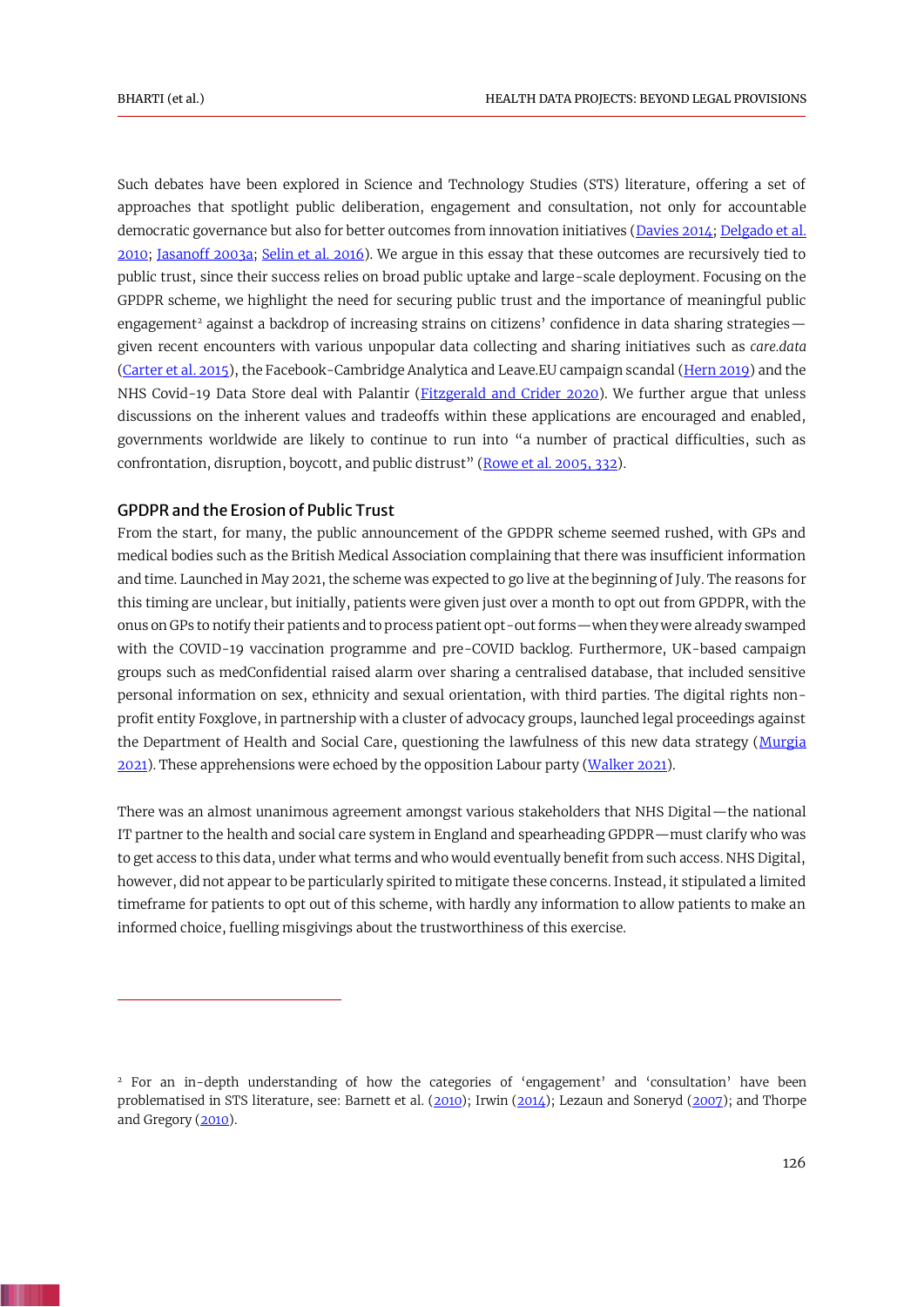<span id="page-2-3"></span><span id="page-2-2"></span>In early June, the government deferred the opt-out deadline until September 2021, to "provide more time to speak with patients, doctors, health charities and others" ([NHS Digital 2021a\)](#page-7-3). Simultaneously, NHS Digital published the latest figures of the National Data Opt-out—a service introduced in 2018 allowing patients to withdraw their data from being used for any purpose beyond their immediate care. These statistics revealed that the opt-out rate had dramatically increased in the run up to the original GPDPR opt-out deadline of June 2021. More people registered for the National Data Opt-out in May 2021 (107,429), when plans for GPDPR were released, than in the preceding 10 months (72,225) [\(ibid. 2021b\)](#page-7-4). Following the public furore around the scheme, this figure escalated to nearly 12-fold (1,275,153) in June 2021, taking the number of optouts to more than 3 million—almost 5% of the population [\(ibid. 2021c\)](#page-7-5). Such a staggering increase in the number of opt-outs shows that despite the legal cover provided by data protection and the common law of confidentiality [\(Taylor and Wilson 2019\)](#page-8-4) and assurances from NHS Digital regarding its governance processes, it did not appear to have secured the 'social licence' for GPDPR, contingent on people's perception of this enterprise being in public interest and not solely contributing to commercial profiteering [\(Carter et](#page-5-0)  [al. 2015\)](#page-5-0).

<span id="page-2-9"></span><span id="page-2-4"></span><span id="page-2-0"></span>Such a high level of opt-outs points towards another difficulty that further threatens the prospect of gaining social legitimacy for the use of NHS data in research and planning: as more and more people register for the opt-out, the risk of the resulting database being less representative of the population increases, significantly jeopardising the generalisability of any public health modelling or clinical application developed from it [\(boyd and Crawford 2012\)](#page-5-2). While the granular details and trends of those opting out from GPDPR are presently unclear,<sup>3</sup> research has demonstrated that many groups, including older adults, women and minorities are generally under-represented in medical datasets [\(Malanga et al. 2018;](#page-7-6) [Rochon et al. 2004\)](#page-8-5). Any move that potentially entrenches this shortcoming could also reinforce the reservations that prompted opt-outs originally, and thus risks perpetuating the cycle of distrust in data-based ventures and their outputs amongst the general public.

<span id="page-2-8"></span><span id="page-2-5"></span><span id="page-2-1"></span>In July 2021, the scheme was delayed again, with a commitment that it would not be launched until certain tests have been met [\(NHS Digital 2021d\)](#page-7-7). These tests include the option of opting-out of the scheme and have one's data deleted even after collection has begun and the presence of a 'Trusted Research Environment' (TRE)<sup>4</sup> for managing access to sensitive medical data. While these revisions are commendable, it is also crucial that in the time that NHS Digital has bought by delaying GPDPR, it also addresses the erosion of public trust, not only because it impacts the uptake of this project and the potential for data to be used in

<sup>3</sup> It is presently not known, for example, the race, ethnicity, income group or sexual orientation of the individuals that have opted out from the scheme. NHS Digital provides a breakdown by age, gender and geographical location. (See[: NHS Digital 2021e\)](#page-7-8).

<span id="page-2-7"></span><span id="page-2-6"></span><sup>4</sup> While in traditional models of data sharing information is sent to the users/researchers under contract, in a TRE users receive access to the data within a single secure environment. (See: [NHS Digital 2021f\)](#page-7-9).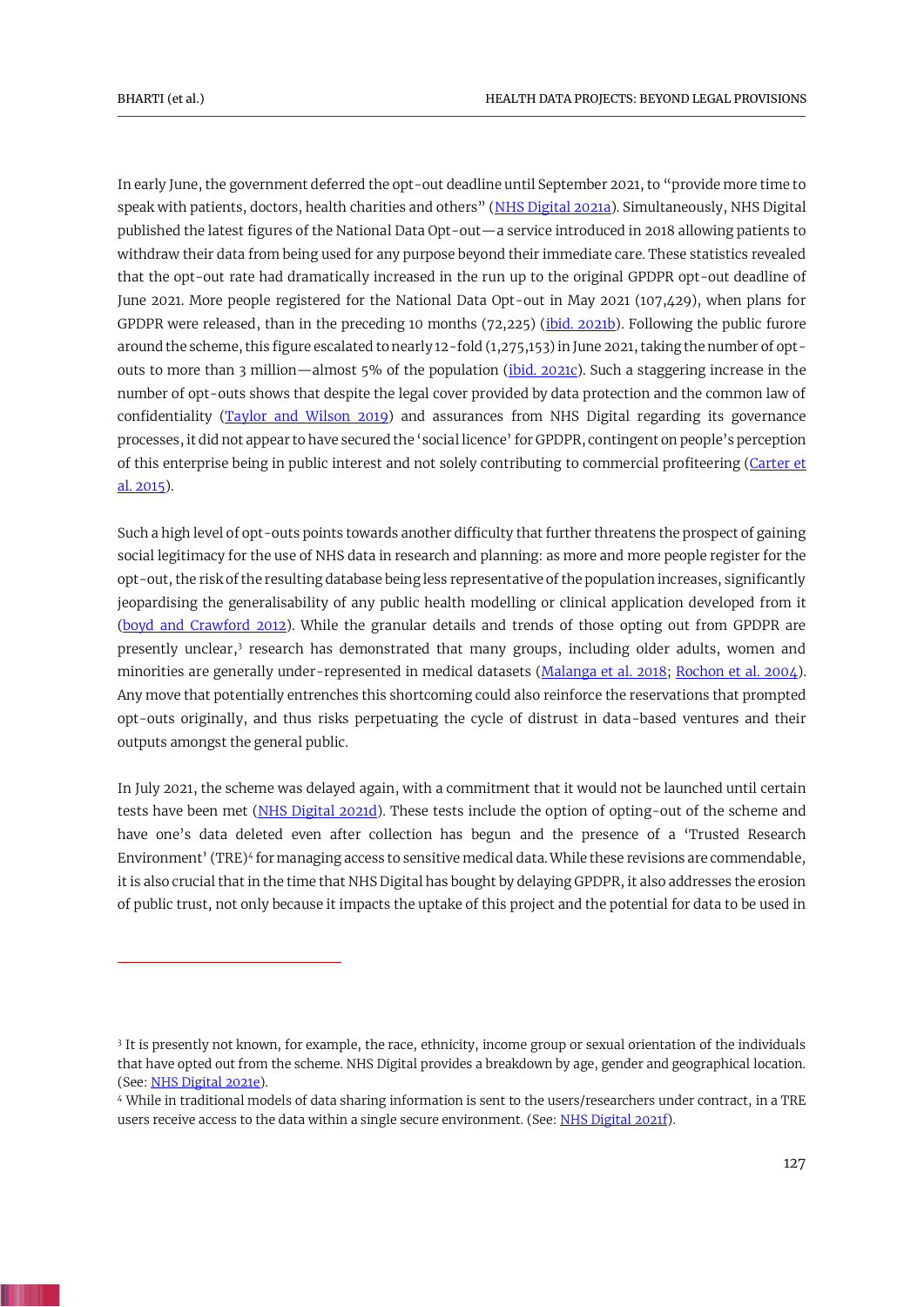<span id="page-3-3"></span>developing new healthcare applications and research resources, but also because it is likely to affect public confidence in NHS data use more widely [\(Data Use Workstream 2021\)](#page-6-5).

#### Deliberative Engagement and Public Benefit

<span id="page-3-19"></span><span id="page-3-18"></span><span id="page-3-16"></span><span id="page-3-14"></span><span id="page-3-12"></span><span id="page-3-11"></span><span id="page-3-6"></span><span id="page-3-5"></span><span id="page-3-2"></span><span id="page-3-1"></span>Public resistance to technoscientific endeavours is rarely the result of an information deficit (Bucchi and [Neresini 2002\)](#page-5-3) or due to lack of formalised knowledge [\(Wynne 1989\)](#page-8-6). Nor are public concerns and scepticism lightly-held views that can be alleviated with more information or reassurance [\(Irwin and Wynne 1996;](#page-6-6) [Martin and Tait 1992](#page-7-10)). Instead, public perceptions and reactions are determined by peoples' values and their sense of how science and technology initiatives shape services and institutions, and questions regarding who ultimately benefits from these efforts [\(Felt et al. 2007;](#page-6-7) [Smallman 2017;](#page-8-7) [Whitmarsh 2011\)](#page-8-8), leading to calls for greater public participation<sup>5</sup> in decision-making processes (<u>Jasanoff 2003b</u>). Alongside these calls are also appeals to reckon with the ways in which emerging technologies might reinforce existing structures of inequality and discrimination [\(Benjamin 2019;](#page-5-4) [Eubanks 2017\)](#page-6-8), neglect intersectional power relations and struggles (D'[Ignazio and Klein 2020\)](#page-6-9), dilute contextual complexities [\(Arora 2016\)](#page-5-5) and engender surveillance for profit maximisation [\(Zuboff 2019\)](#page-8-9). As data accumulation, monitoring and exchange accelerate globally, these technologies also offer the potential to serve as further tools to "pathologise and stigmatise" marginalised groups [\(Gieseking 2017, 150\)](#page-6-10). Such issues have mobilised recommendations to reimagine datadriven initiatives and associated technological pursuits for more equitable and liberatory ends, more so in a way that is sensitive to competing and multifaceted notions of identity, origins and interests [\(Leurs 2017;](#page-7-12) [TallBear 2013\)](#page-8-10).

<span id="page-3-21"></span><span id="page-3-17"></span><span id="page-3-13"></span><span id="page-3-9"></span><span id="page-3-7"></span><span id="page-3-4"></span><span id="page-3-0"></span>In this context, NHS Digital must build on the UK's experience of public engagement, through programmes like ScienceWise,<sup>6</sup> to undertake deliberative engagement in the context of GPDPR, with the aim of aligning institutional visions of public interest with the range of public views. For instance, the National Data Guardian recently explored notions of 'public benefit' ([Hopkins Van Mil 2021\)](#page-6-11) finding (amongst other things) that the public had certain expectations about any use of health and social care data: Transparency not just for methods and procedures, but also about the value estimated in data use; appropriate safeguards for sensitive datasets—including protection from data manipulation for profit motives; and demonstrating that benefits accrue equitably across all sections of the population—especially for those whose may be disproportionately (under)represented in health datasets. These expectations reveal that a genuine attempt at engaging the public on how 'public benefit' might be diversely interpreted can help rebuild consensus around how NHS resources should be used and shared.

<sup>5</sup> The composition and lineations of public participation have also been interpreted as contested practices in STS scholarship (see: Goodwi[n 1998;](#page-6-12) Irwi[n 2001;](#page-6-13) and Wynn[e 2007\)](#page-8-6).

<span id="page-3-20"></span><span id="page-3-15"></span><span id="page-3-10"></span><span id="page-3-8"></span><sup>6</sup> Sciencewise is a public engagement programme in the UK which assists policy makers to develop socially informed policy (see: [Sciencewise n.d.\)](#page-8-11).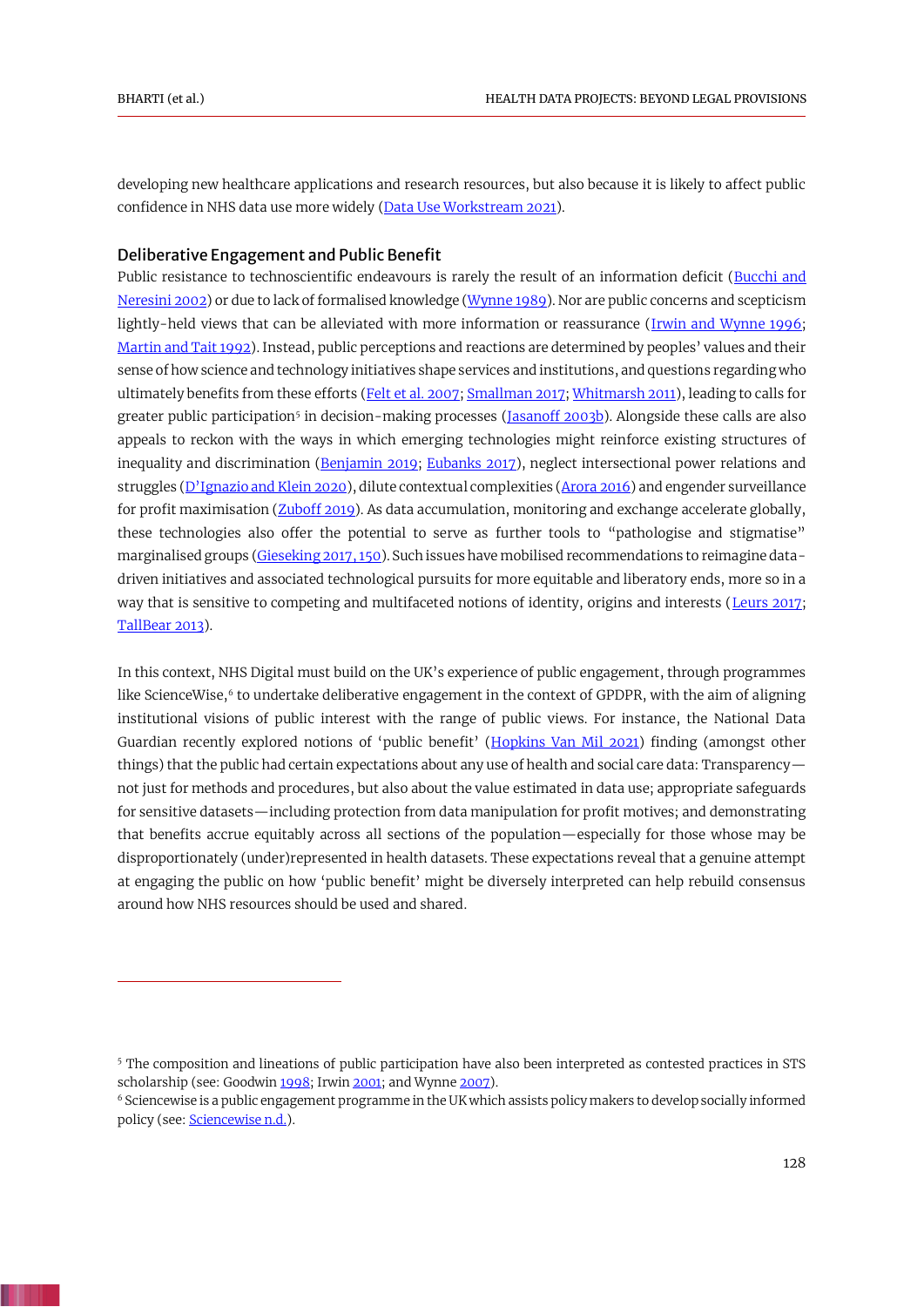<span id="page-4-2"></span>NHS Digital should also pay attention to the issues raised through lobbying and media discourse by various stakeholders<sup>7</sup> regarding GPDPR – from the privacy concerns of GPs and professional bodies to the wider equity issues raised by NGOs and provide citizens and civil society actors the opportunity to deliberate and determine how data sharing takes place, to have a say in how the NHS itself might be shaped by data-driven technologies, as well as to influence who should be involved in developing them. Such deliberation must also involve reflection on how public values are incorporated in the ideation and execution of data projects, how they will be scrutinised and the conditions under which 'benefit' itself can be re-evaluated [\(Stirling 2008\)](#page-8-12). While there is also a need to communicate the safeguards already in place for data sharing, the parameters for screening prospective recipients of patient data and how the desirability of potential use-cases is weighed,<sup>8</sup> NHS Digital must be clear that the essence of engagement practices goes beyond legal reassurances. Unless citizens are invited into a negotiation about what amounts to the 'public benefit' of medical data infrastructures, the tradeoffs they are prepared to make for its sake and then offered straightforward means to exercise their choice (such as, of opting out), trust in the legitimacy of this project—and ultimately its ability to meet its potential promise—will not be restored. And as such, the manner in which the implementation of GPDPR unfolds in England will serve as an instructive case study for other countries that aspire to open up health datasets for broader use.

# Conclusion

The pandemic has shown us how indispensable data is for understanding disease epidemiology, timely identification of vulnerable groups, finding effective treatments and rolling-out vaccines. It has also demonstrated how dwindling public trust can hamper meaningful adoption of critical data-driven technologies, as evident in the failure of digital contact tracing apps to be deployed at scale in many countries. It is therefore necessary to ensure that public health decisions, even in fast moving situations, are characterised by a commitment to engagement that builds trust with the wider population from the ground up. Failure to do so will not only limit the data resource base of GPDPR to have any meaningful impact for research, but it will also jeopardise the acceptability of valuable data-based initiatives in the future. NHS Digital must now venture to understand and address the dissatisfaction of both experts and concerned publics through deliberative public engagement, aiming to build consensus on what 'public benefit' and the future of the NHS looks like. While it is important to have robust legal mechanisms for responsible management and sharing of data, what is equally indispensable is the need to build collaborative agreement on how, if at all, data should be used and for what ends.

<span id="page-4-0"></span><sup>7</sup> Such as General Practitioners, MPs, privacy campaigners, legal firms and patient groups (see: Crouch [2021;](#page-6-14) and Mars[h 2021\)](#page-7-13).

<span id="page-4-1"></span><sup>8</sup> These are reflected in the records of Data Access Request Service (DARS) Release Register and the responsibilities and processes of the Independent Group Advising on the Release of Data (IGARD)—all compiled and shared on NHS Digital's web pages.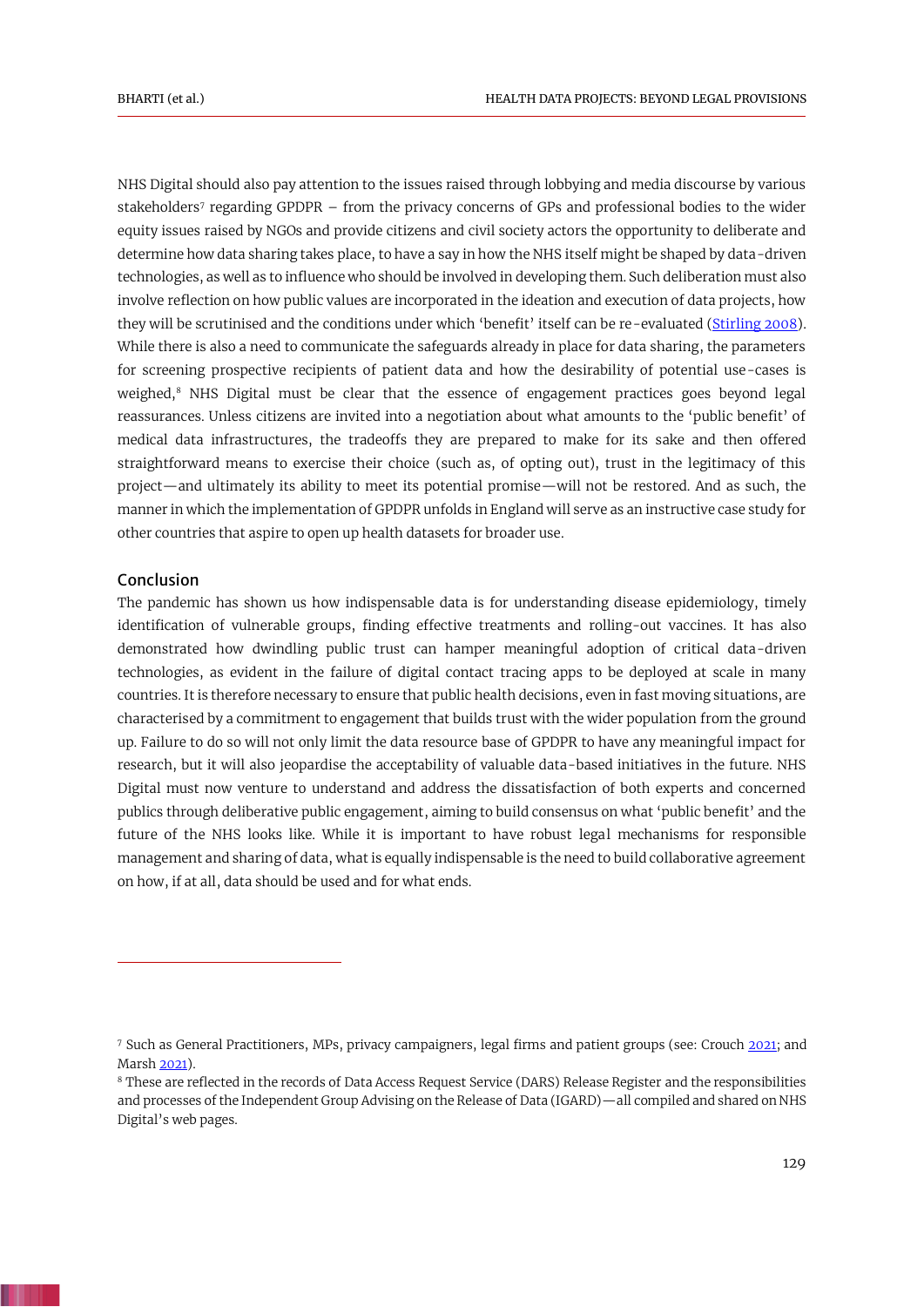# Acknowledgements

This work is a collaboration between Nishtha Bharti (supported by the Newton Bhabha Fund PhD Placements Programme) and Prof James Wilson, Dr Melanie Smallman and Dr Cian O'Donovan (supported by the AHRC UK Pandemic Ethics Accelerator, grant number AH/V013947/1).

Prof James Wilson is a member of the National Data Guardian's panel. The article refers to the work of the NDG but the views expressed are solely the authors' and do not necessarily represent the views of the NDG, the NDG panel, or any other organisation.

#### Author Biographies

Nishtha Bharti is a doctoral candidate at the Department of Humanities and Social Sciences, Indian Institute of Technology (IIT), Delhi, where she works at the intersection of Science and Technology Studies (STS) and political theory.

Cian O'Donovan is a researcher at the Department of Science and Technology Studies, University College London.

Melanie Smallman is Associate Professor in the Department of Science and Technology Studies at University College London and a Fellow at the Alan Turing Institute.

James Wilson is Professor of Philosophy at University College London, and is author of Philosophy for Public Health and Public Policy: Beyond the Neglectful State (Oxford University Press 2021).

# References

- <span id="page-5-5"></span>Arora, Payal. [2016](#page-3-0). "Bottom of the Data Pyramid: Big Data and the Global South." *International Journal of Communication* 10: 1681–1699[. https://ijoc.org/index.php/ijoc/article/view/4297.](https://ijoc.org/index.php/ijoc/article/view/4297)
- <span id="page-5-1"></span>Barnett, Julie, Kate Burningham, Gordon Walker, and Noel Cass[. 2010](#page-1-0). "Imagined Publics and Engagement Around Renewable Energy Technologies in the UK." *Public Understanding of Science* 21(1): 36–50. [https://doi.org/10.1177/0963662510365663.](https://doi.org/10.1177/0963662510365663)
- <span id="page-5-4"></span>Benjamin, Ruha, ed[. 2019.](#page-3-1) *Captivating Technology: Race, Carceral Technoscience, and Liberatory Imagination in Everyday Life.* Durham : Duke University Press.
- <span id="page-5-2"></span>boyd, danah and Kate Crawford. [2012](#page-2-0). "Critical Questions for Big Data: Provocations for a Cultural, Technological, and Scholarly Phenomenon." *Information, Communication & Society* 15(5): 662–679. [https://doi.org/10.1080/1369118X.2012.678878.](https://doi.org/10.1080/1369118X.2012.678878)
- <span id="page-5-3"></span>Bucchi, Massimiano, and Federico Neresini[. 2002](#page-3-2). "Biotech Remains Unloved by the More Informed." *Nature*  416(261). [https://doi.org/10.1038/416261a.](https://doi.org/10.1038/416261a)
- <span id="page-5-0"></span>Carter, Pam, Graeme T. Laurie, and Mary Dixon-Woods. [2015](#page-1-1). "The Social Licence for Research: Why *Care.Data* Ran Into Trouble." *Journal of Medical Ethics* 41(5): 404–409. [http://dx.doi.org/10.1136/medethics-2014-102374.](http://dx.doi.org/10.1136/medethics-2014-102374)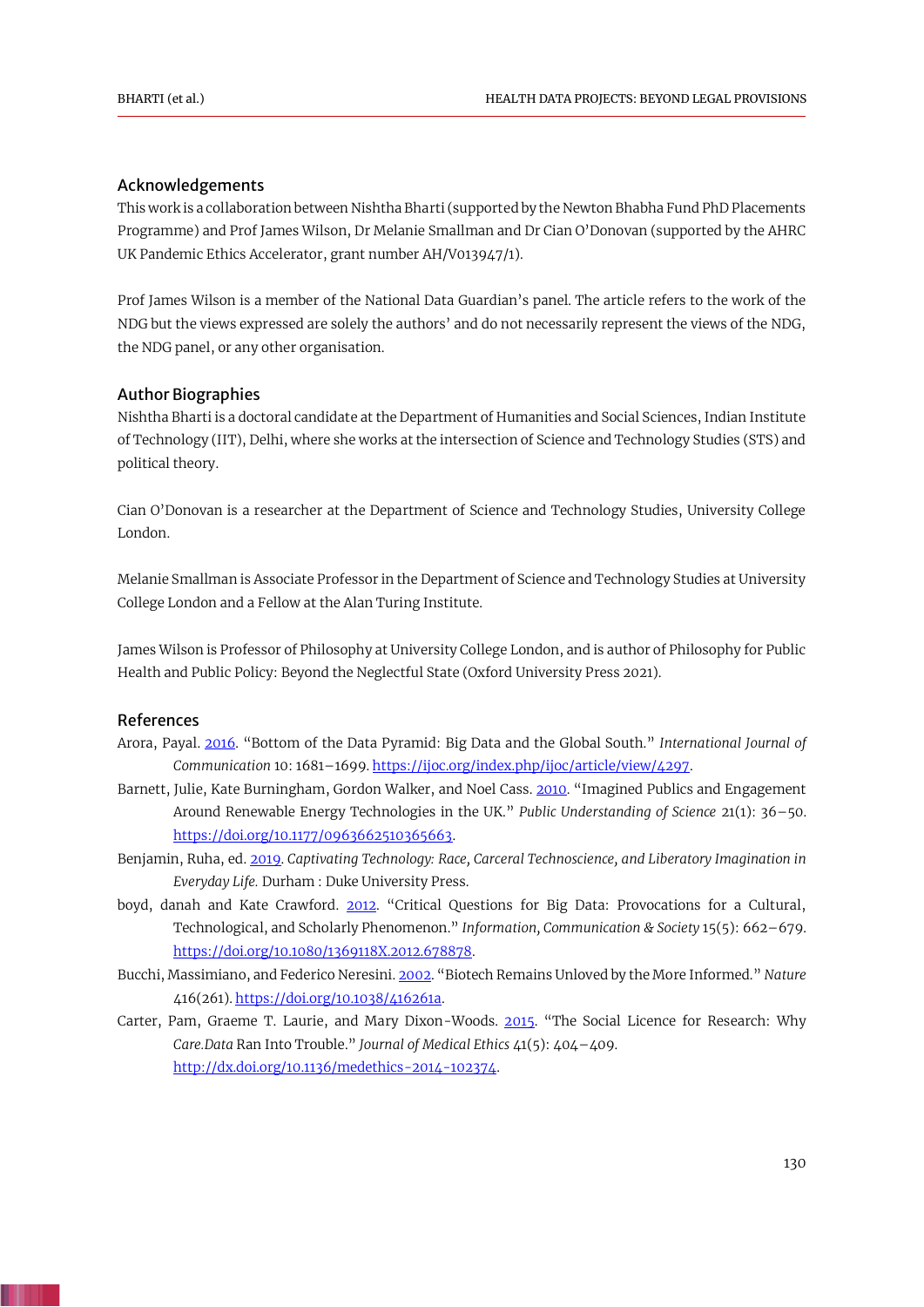- <span id="page-6-14"></span>Crouch, Hannah[. 2021](#page-4-0). "Calls to Pause New GP Data Collection Service Gather Speed." *Digital Health,* June 4, 2021. [https://www.digitalhealth.net/2021/06/calls-to-pause-new-gp-data-collection-service](https://www.digitalhealth.net/2021/06/calls-to-pause-new-gp-data-collection-service-gather-speed/)[gather-speed/.](https://www.digitalhealth.net/2021/06/calls-to-pause-new-gp-data-collection-service-gather-speed/)
- <span id="page-6-5"></span>Data Use Workstream[. 2021](#page-3-3). "Consultation on the Data Saves Lives Strategy." *UK Pandemic Ethics Accelerator,* July 23, 2021. [https://ukpandemicethics.org/wp-content/uploads/2021/07/Data-Saves-Lives](https://ukpandemicethics.org/wp-content/uploads/2021/07/Data-Saves-Lives-submission-from-the-UK-Pandemic-Ethics-Accelerator-Date-use-workstream.pdf)[submission-from-the-UK-Pandemic-Ethics-Accelerator-Date-use-workstream.pdf](https://ukpandemicethics.org/wp-content/uploads/2021/07/Data-Saves-Lives-submission-from-the-UK-Pandemic-Ethics-Accelerator-Date-use-workstream.pdf).
- <span id="page-6-0"></span>Davies, Sarah R. [2014](#page-1-2). "Knowing and Loving: Public Engagement Beyond Discourse." *Science & Technology Studies* 27(3): 90–110[. https://doi.org/10.23987/sts.55316.](https://doi.org/10.23987/sts.55316)
- <span id="page-6-1"></span>Delgado, Ana, Kamilla Lein Kjølberg, and Fern Wickson. [2010](#page-1-3). "Public Engagement Coming of Age: From Theory to Practice in STS Encounters with Nanotechnology." *Public Understanding of Science* 20(6): 826–45[. https://doi.org/10.1177/0963662510363054.](https://doi.org/10.1177/0963662510363054)

<span id="page-6-9"></span>D'Ignazio, Catherine, and Lauren F. Klein. [2020.](#page-3-4) *Data Feminism.* Cambridge, MA: MIT Press.

- <span id="page-6-8"></span>Eubanks, Virginia. [2017.](#page-3-5) *Automating Inequality: How High-Tech Tools Profile, Police, and Punish the Poor.* New York: St Martin's Press.
- <span id="page-6-7"></span>Felt, Ulrike, and Brian Wynne, et al. [2007](#page-3-6). "Taking the European Knowledge Society Seriously: Report of the Expert Group on Science and Governance to the Science, Economy and Society Directorate." Brussels: Directorate-General for Research and Innovation, European Commission.
- <span id="page-6-3"></span>Fitzgerald, Mary, and Cori Crider. [2020](#page-1-4). "Controversial 'Spy Tech' Firm Palantir Lands £23m NHS Data deal." openDemocracy, December 21, 2020. [https://www.opendemocracy.net/en/ournhs/controversial-tech-firm-palantir-23m-nhs-data](https://www.opendemocracy.net/en/ournhs/controversial-tech-firm-palantir-23m-nhs-data-deal/)[deal/.](https://www.opendemocracy.net/en/ournhs/controversial-tech-firm-palantir-23m-nhs-data-deal/)
- <span id="page-6-10"></span>Gieseking, Jen Jack. [2017](#page-3-7). "Size Matters to Lesbians, Too: Queer Feminist Interventions into the Scale of Big Data." *The Professional Geographer* 70(1): 150–156. [https://doi.org/10.1080/00330124.2017.1326084.](https://doi.org/10.1080/00330124.2017.1326084)
- <span id="page-6-12"></span>Goodwin, Philip. [1998](#page-3-8). "'Hired Hands' or 'Local Voice': Understandings and Experience of Local Participation in Conservation." *Transactions of the Institute of British Geographers* 23(4): 481–99. [http://www.jstor.org/stable/623177.](http://www.jstor.org/stable/623177)
- <span id="page-6-2"></span>Hern, Alex. [2019](#page-1-5). "Cambridge Analytica Did Work for Leave. EU, Emails Confirm" Guardian, July 30, 2019. [https://www.theguardian.com/uk-news/2019/jul/30/cambridge-analytica-did-work-for-leave](https://www.theguardian.com/uk-news/2019/jul/30/cambridge-analytica-did-work-for-leave-eu-emails-confirm)[eu-emails-confirm.](https://www.theguardian.com/uk-news/2019/jul/30/cambridge-analytica-did-work-for-leave-eu-emails-confirm)
- Hopkins Van Mil[. 2021](#page-3-9). "Putting Good into Practice: A Public Dialogue on Making Public Benefit Assessments When Using Health and Care Data." *National Data Guardian.* April 14, 2021. [https://www.gov.uk/government/publications/putting-good-into-practice-a-public-dialogue-](https://www.gov.uk/government/publications/putting-good-into-practice-a-public-dialogue-on-making-public-benefit-assessments-when-using-health-and-care-data)

<span id="page-6-13"></span><span id="page-6-11"></span><span id="page-6-6"></span>[on-making-public-benefit-assessments-when-using-health-and-care-data](https://www.gov.uk/government/publications/putting-good-into-practice-a-public-dialogue-on-making-public-benefit-assessments-when-using-health-and-care-data).

- Irwin, Alan. [2001](#page-3-10). "Constructing the Scientific Citizen: Science and Democracy in the Biosciences." *Public Understanding of Science* 10(1): 1–18[. https://doi.org/10.3109/a036852.](https://doi.org/10.3109/a036852)
- <span id="page-6-4"></span>⸻. [2014](#page-1-6). "From Deficit to Democracy (Re-Visited)." *Public Understanding of Science* 23(1): 71–76. [https://doi.org/10.1177/0963662513510646.](https://doi.org/10.1177/0963662513510646)
- ⸻, and Brian Wynne, eds. [1996.](#page-3-11) *Misunderstanding Science? The Public Reconstruction of Science and Technology.* Cambridge: Cambridge University Press.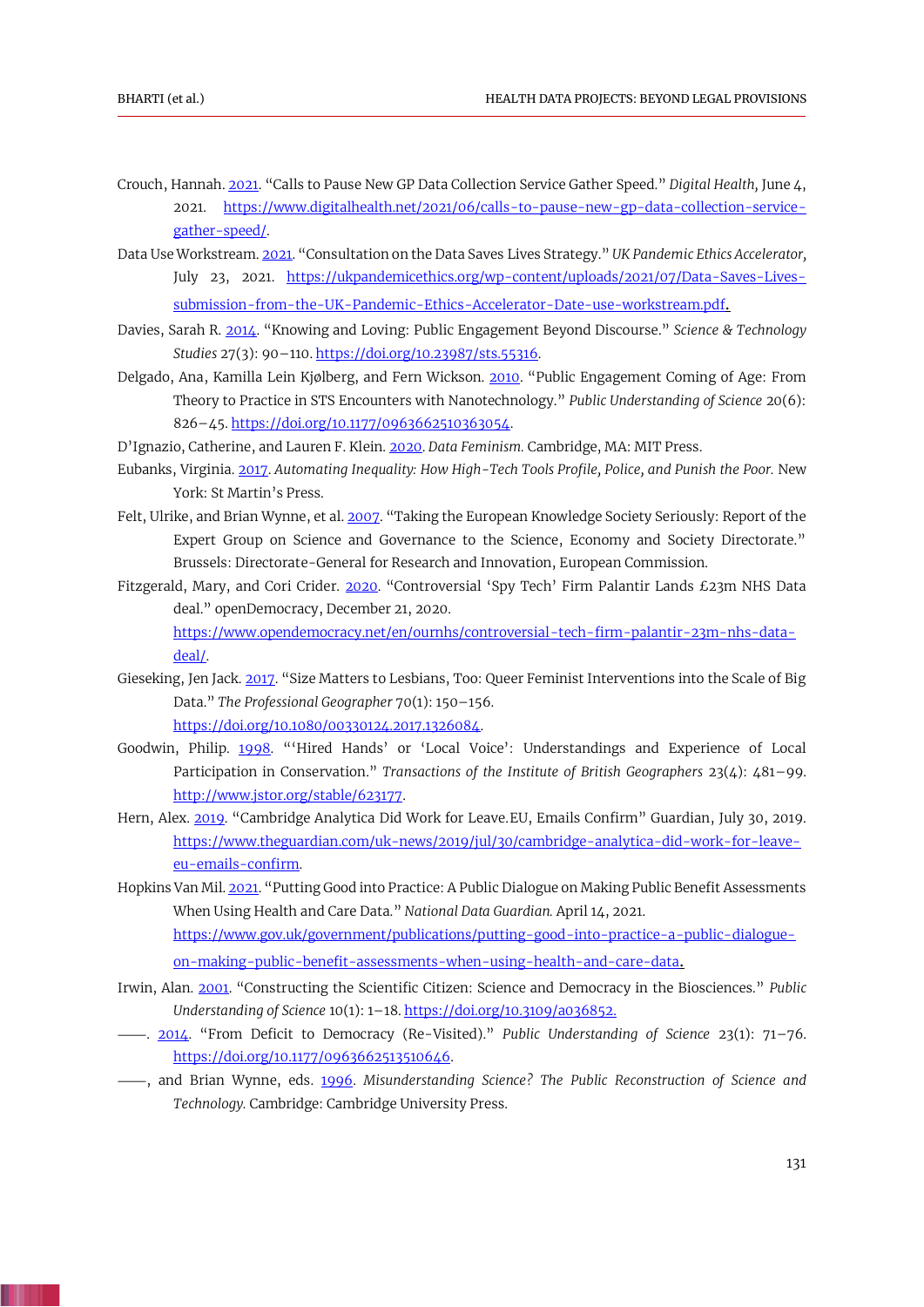- <span id="page-7-0"></span>Jasanoff, Sheila[. 2003a](#page-1-7). "Technologies of Humility: Citizen Participation in Governing Science." *Minerva* 41: 223–244[. https://doi.org/10.1023/A:1025557512320.](https://doi.org/10.1023/A:1025557512320)
- <span id="page-7-11"></span>⸻[. 2003b](#page-3-12). "Breaking the Waves in Science Studies: Comment on H. M. Collins and Robert Evans, 'The Third Wave of Science Studies'." *Social Studies of Science* 33(3): 389–400. [http://www.jstor.org/stable/3183123.](http://www.jstor.org/stable/3183123)
- <span id="page-7-12"></span>Leurs, Koen[. 2017](#page-3-13). "Feminist Data Studies: Using Digital Methods for Ethical, Reflexive and Situated Socio-Cultural Research." *Feminist Review* 115: 130–154[. https://doi.org/10.1057/s41305-017-0043-1.](https://doi.org/10.1057/s41305-017-0043-1)
- <span id="page-7-2"></span>Lezaun, Javier, and Linda Soneryd. [2007](#page-1-8). "Consulting Citizens: Technologies of Elicitation and the Mobility of Publics." *Public Understanding of Science* 16(3): 279–97. [https://doi.org/10.1177/0963662507079371.](https://doi.org/10.1177/0963662507079371)
- <span id="page-7-6"></span>Malanga, Sarah E., Jonathan D. Loe, Christopher T. Robertson, and Kenneth S. Ramos. [2018](#page-2-1). "Who's Left Out of Big Data?: How Big Data Collection, Analysis, and Use Neglect Populations Most in Need of Medical and Public Health Research and Interventions." In *Big Data, Health Law, and Bioethics,* edited by I. Glenn Cohen, Holly Fernandez Lynch, Effy Vayena, and Urs Gasser. 98–111. Cambridge: Cambridge University Press.
- <span id="page-7-13"></span>Marsh, Sarah. [2021](#page-4-1). "GPs Warn Over Plans to Share Patient Data with Third Parties in England." *Guardian,* May 30, 2021. [https://www.theguardian.com/society/2021/may/30/gps-warn-plans-share](https://www.theguardian.com/society/2021/may/30/gps-warn-plans-share-patient-data-third-parties-england)[patient-data-third-parties-england.](https://www.theguardian.com/society/2021/may/30/gps-warn-plans-share-patient-data-third-parties-england)
- <span id="page-7-10"></span>Martin, Sam, and Joyce Tait. [1992](#page-3-14). "Attitudes of Selected Public Groups in the UK to Biotechnology." In *Biotechnology in Public: A Review of Recent Research,* edited by John Durant. 28–41. London: Science Museum.
- Murgia, Madhumita. [2021](#page-1-9). "England's NHS Plans to Share Patient Records with Third Parties." *Financial Times,* May 26, 2021[. https://www.ft.com/content/9fee812f-6975-49ce-915c-aeb25d3dd748.](https://www.ft.com/content/9fee812f-6975-49ce-915c-aeb25d3dd748)
- NHS Digital[. 2021a](#page-2-2). "Collection of GP Data for Planning and Research to Go Ahead on 1 September 2021." June 8, 2021.

<span id="page-7-3"></span><span id="page-7-1"></span>[https://digital.nhs.uk/news-and-events/latest-news/collection-of-gp-data-for-planning-and](https://digital.nhs.uk/news-and-events/latest-news/collection-of-gp-data-for-planning-and-research-to-go-ahead-on-1-september-2021)[research-to-go-ahead-on-1-september-2021.](https://digital.nhs.uk/news-and-events/latest-news/collection-of-gp-data-for-planning-and-research-to-go-ahead-on-1-september-2021)

- <span id="page-7-4"></span>⸻. [2021b](#page-2-3). "National Data Opt-out, June 2021." June 10, 2021. [https://digital.nhs.uk/data-and](https://digital.nhs.uk/data-and-information/publications/statistical/national-data-opt-out/june-2021)[information/publications/statistical/national-data-opt-out/june-2021.](https://digital.nhs.uk/data-and-information/publications/statistical/national-data-opt-out/june-2021)
- <span id="page-7-5"></span>⸻. [2021c](#page-2-4). "National Data Opt-out, July 2021." July 22, 2021. [https://digital.nhs.uk/data-and](https://digital.nhs.uk/data-and-information/publications/statistical/national-data-opt-out/july-2021)[information/publications/statistical/national-data-opt-out/july-2021.](https://digital.nhs.uk/data-and-information/publications/statistical/national-data-opt-out/july-2021)
- <span id="page-7-7"></span><sup>2021</sup> [2021d](#page-2-5). "GP Data for Planning and Research: Letter From Parliamentary Under Secretary of State for Health and Social Care to General Practices in England." July 19, 2021. [https://digital.nhs.uk/data](https://digital.nhs.uk/data-and-information/data-collections-and-data-sets/data-collections/general-practice-data-for-planning-and-research/secretary-of-state-letter-to-general-practice)[and-information/data-collections-and-data-sets/data-collections/general-practice-data-for](https://digital.nhs.uk/data-and-information/data-collections-and-data-sets/data-collections/general-practice-data-for-planning-and-research/secretary-of-state-letter-to-general-practice)[planning-and-research/secretary-of-state-letter-to-general-practice.](https://digital.nhs.uk/data-and-information/data-collections-and-data-sets/data-collections/general-practice-data-for-planning-and-research/secretary-of-state-letter-to-general-practice)
- <span id="page-7-8"></span>⸻. [2021e](#page-2-6). "National Data Opt-Out Open Data Dashboard." Last edited August 3, 2021. [https://digital.nhs.uk/dashboards/national-data-opt-out-open-data.](https://digital.nhs.uk/dashboards/national-data-opt-out-open-data)
- <span id="page-7-9"></span>⸻. [2021f](#page-2-7). "Trusted Research Environment Service for England." Last edited August 27, 2021. [https://digital.nhs.uk/coronavirus/coronavirus-data-services-updates/trusted-research](https://digital.nhs.uk/coronavirus/coronavirus-data-services-updates/trusted-research-environment-service-for-england)[environment-service-for-england.](https://digital.nhs.uk/coronavirus/coronavirus-data-services-updates/trusted-research-environment-service-for-england)